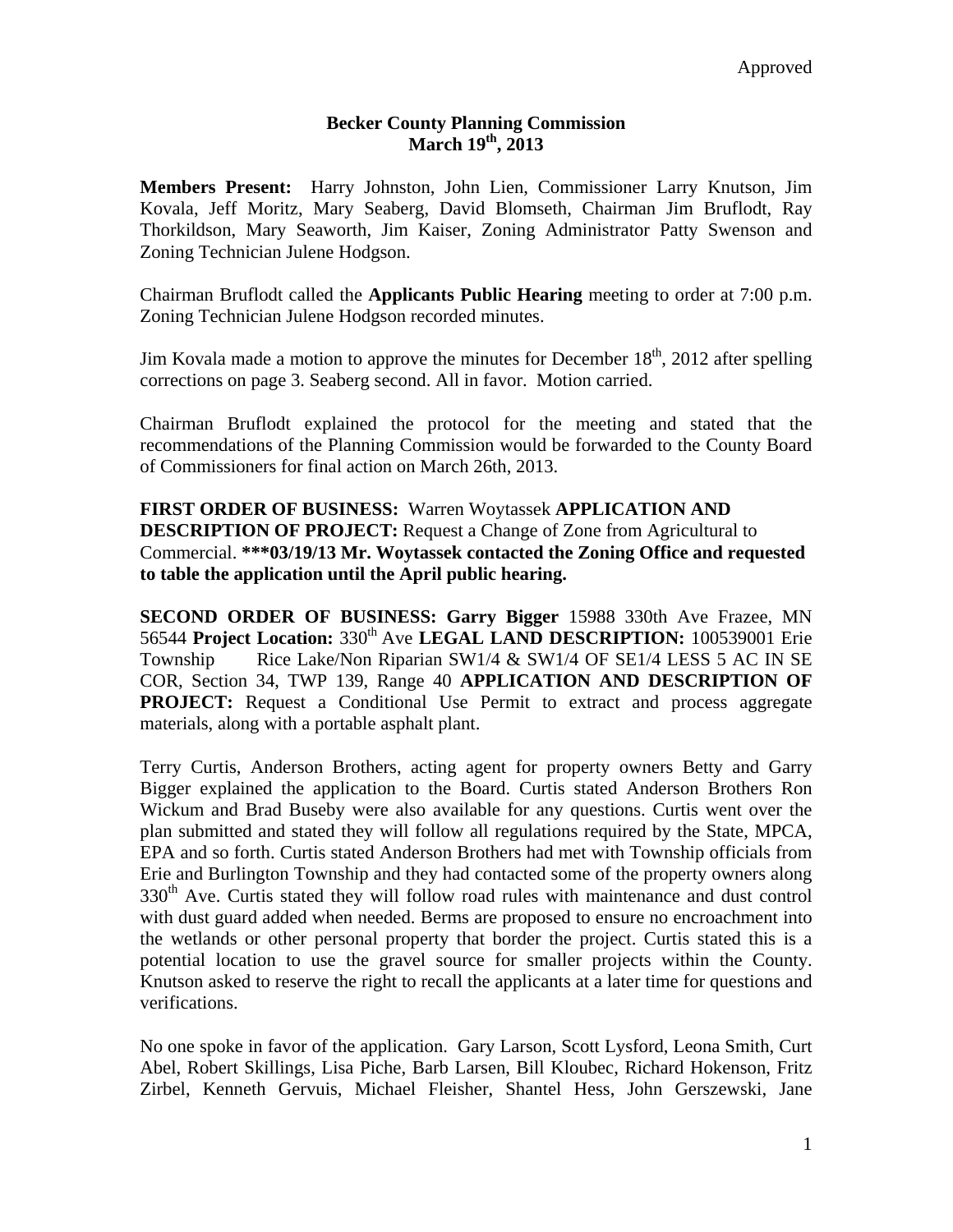Vonruden, and Mike Illg spoke against the application. **Multiple concerns and questions voiced were regarding:** Noise/smell, pollution/dust, wetland contamination, health concerns, ground water contamination, animals/birds/hunting, property values declining/resale values, residential homes close to proposed area, hours proposed, road use/damage, road routes/traffic/safety/no turn lane off Hwy 34 onto Hwy 29/blind curve off of 330<sup>th</sup> ave onto Hwy 29, number of trucks/overall cubic yards not clearly calculated in proposal, depth of proposal/effect on wetlands, proposed setback from wetland and neighboring properties, establishing a new site versus reopening a pre-existing site, fluids/chemicals involved with asphalt plant, effects on quality of life, topography/hills in the area and smells that linger in the low areas, rights regarding surrounding property owners enjoyment of their property, no other commercial/industry use in this area, timeframe of proposed plan not clearly outlined, and small business daycare and group home close to proposed site. Swenson read written correspondences on file from Catherine Bachman, Brenda Lehmann, Royce Kovar, John and Sue Klassen, Joann Splonskowski, John and Jane Oxton, Barbara Frazier, Connie Cleveland, Shanel Hess, Wes Doolittle and Scott Lysford who were against the application. Letters from Becker County Engineer Highway Department Brian Shepard, Becker County Soil and Water Conservation Ed Clem, and District 3 County Commissioner John Okeson outlined concerns and questions regarding the travel routes/maintenance/safety, wetland impacts/possible wetland delineation/water table depths, time frame for completion of the project/proposed hours of operation and any approval should include adequate guidelines and restrictions to minimize impact. Swenson read written correspondence from Erie Township who voted 2-1 in favor to endorse the proposal.

At this time Anderson Brothers Terry Curtis re-addressed the Board for further discussion. He voiced to the Board that they have other properties with designated mining areas and have abided to all regulations regarding these very same concerns. Curtis stated this is a natural resource with a high demand and as a part of the overall Comprehensive Plan this would be an allowed use as a CUP in this zone area. Curtis requested the Planning Commission Board to recommend approval by adding stipulations/conditions regarding the concerns. Curtis suggested a possible EIS request, right to review the CUP every 3-4 years to assure they are meeting all stipulations/conditions, hours of operation allowed, they could ashpalt the drive routes, add turn lanes, tree buffers. Buseby stated the phases of mining would be dependent on sales and right now they only have a lease for 5 years. Buseby noted they may not even be done with phase one in the 5 year time frame, but each phase area would be restored before the next phase started. Knutson stated although there is a plan in front of the Board, he did not feel the criteria of Chapter 8 Section 11 F have been met. Johnston read the criteria regarding a conditional use not harming the use and enjoyment of other property, nor substantially diminish property values, the use will not impede development of surrounding vacant property, adequate access roads and other necessary facilities for an approved project and the project will not constitute a nuisance. Johnston agreed he does not feel the proposed plan addresses the concerns to meet this criteria. Curtis stated again that the company applied for the request with a start/plan proposed and he feels the section/criteria is in the Ordinance for the Planning Commission to use as instructions for consideration of approval by adding stipulations as they deem fit. Knutson stated the public hearing process is to confirm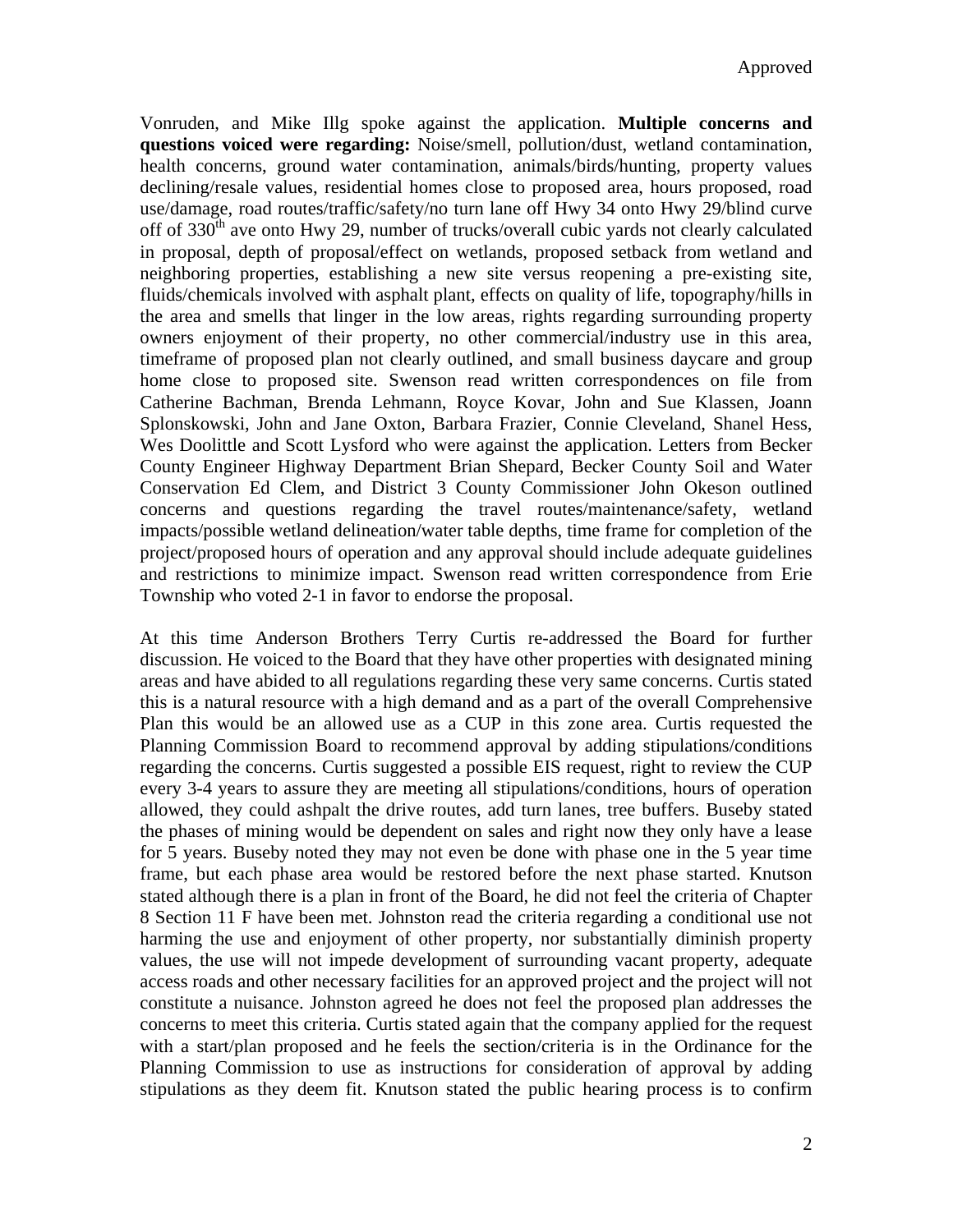answers to questions for proposals and that these Ordinances are in place for these reasons. Bruflodt stated Curtis was misguided and felt this was poor planning on Anderson's part. Bruflodt noted it was the Boards job to instruct what must be met, but the applicants job to show how this will be accomplished. Bruflodt stated it would be in Andersons best interest to write a specific business plan addressing concerns that they know will come up, not to place the burden on the Board to write the plan for them. Curtis stated they are applying to the Government Authority and have spoken to the Township authorities . Lien noted most applicants come with a complete plan, as to what they will provide. It should state what you want and what can be mitigated to meet the requirements of the Ordinance. Curtis again stated these are specific plans written allowing recommendations from the Planning Commission. Everything is outlined and if anything is an issue then we would add the stipulations. Curtis stated the concerns that were voiced this evening are the same concerns they hear with every application.

At this time, testimony was closed and discussion was held.

Seaberg commented on the noise concerns, and Bruflodt noted that the noise by his house doesn't bother him but with tonights concerns, he wonders if this is a proper location for this request. Moritz stated there is a need for gravel/asphalt in the community and people do not feel this is the right area, but where is the right area for these projects. Knutson noted when the crushing started on the Hickel property he received complaints regarding the noise from people who live  $1 \frac{1}{2}$  miles away and how do you mitigate that. Thorkildson stated his concern was that not one person spoke in favor of the application this evening and he agreed he did not feel the criteria is being met to grant such a request. Lein noted the Board is to examine each application on their own merit, they have the right to apply, and other applications approved have come with better plans. Kovala noted a previous one by Boot Lake was a quick projcet, they where in and out and no one knew they were there, but this sounds like it could be long term. The Board voiced concerns regarding the traffic/safety/surrounding residential property and wetlands

**MOTION:** Kovala made a motion to deny the application as submitted based on the findings that the application does not meet the criteria Sect. 8 Chapter 11 of the Ordinance. Blomseth second. All in favor to deny. Motion carried to deny.

At this time Chairman Bruflodt called the **Notice of Intent to Amend Ordinance**  meeting to order. Zoning Technician Julene Hodgson recorded minutes.

Chairman Bruflodt explained the protocol for the meeting and stated that the recommendations of the Planning Commission would be forwarded to the County Board of Commissioners for final action on March 26th, 2013.

**FIRST PURPOSE OF BUSINESS:** Purpose: To amend Chapter 5, Section 2, Table 5- 4. Subject Matter: Structure setbacks for riparian lots located on platted or dedicated township roads, as measured from the right-of-way or centerline of the road and eliminate 1 ½ stories in Footnote 12.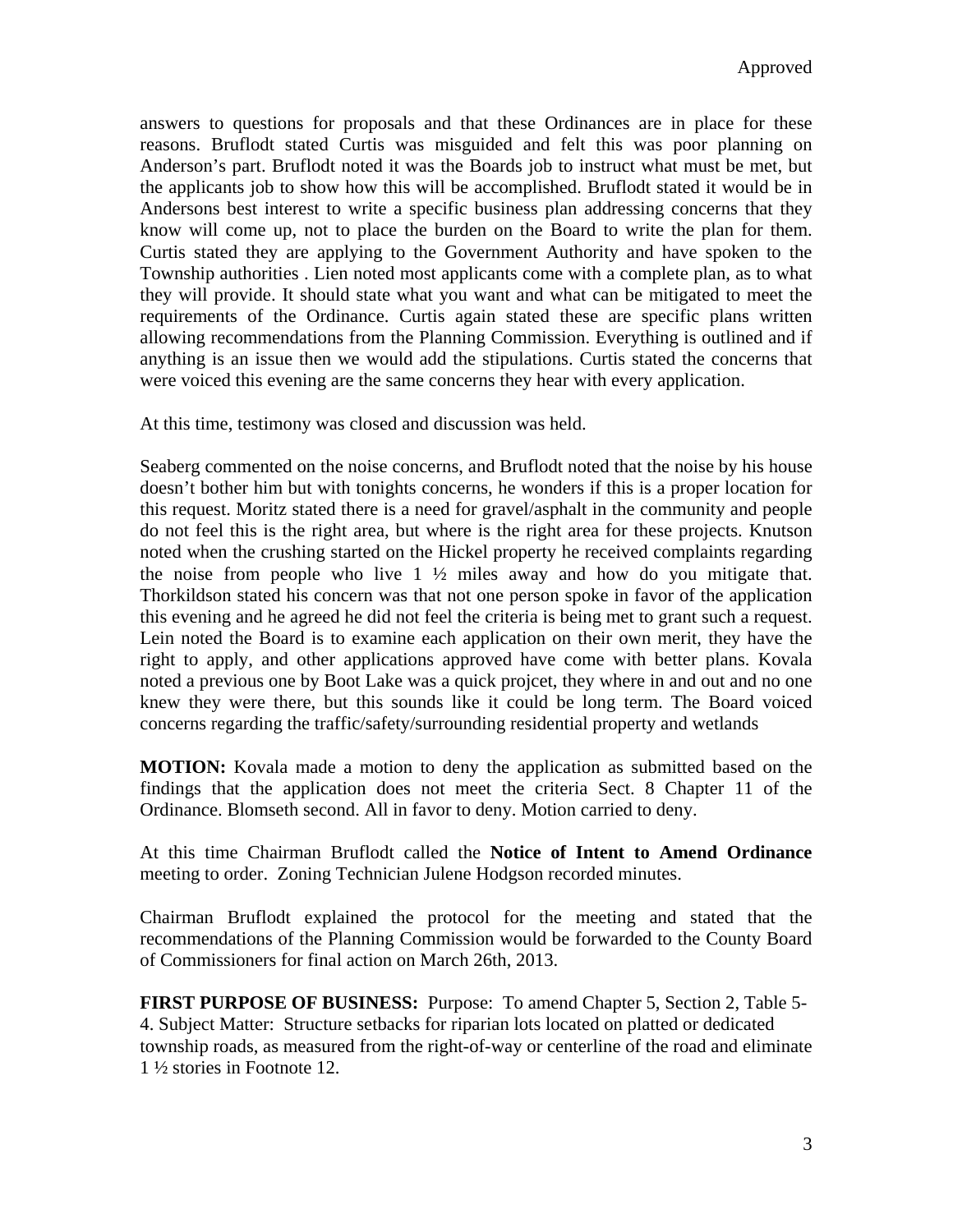Swenson read and explained the proposals to the Board. Swenson noted that after the "stringline" setback was changed to the "averaging" setback plus twenty feet, it caused a lot of the property owners to request a variance from the required road setback. This amendment would be for the less traffic roads, this would not replace the required structure setbacks from the County or State roads. Footnote 12 would be deleted as it was approved in 2012.

No one spoke for or against the request. There was no written correspondence either for or against the proposal. At this time, testimony was closed and further discussion was held.

It was the concensus of the Board that the proposed language will benefit the property owners.

There was no further discussion by the Commission.

**Motion:** Kaiser made a motion to approve to amend Chapter 5, Section 2, Table 5-4. Subject Matter: Structure setbacks for riparian lots located on platted or dedicated township roads, as measured from the right-of-way or centerline of the road and eliminate 1 ½ stories in Footnote 12 as submitted. Seaberg second. All in favor. Motion carried.

**SECOND PURPOSE OF BUSINESS:** To amend Chapter 5, Section 2, Table 5-5. Subject Matter: Lot size for non riparian lots behind nonconforming riparian lots.

Swenson read and explained the proposal to the Board. Swenson noted the request will alleviate future density, traffic issues and stormwater runoff. The request would be implemented on lots behind substandard riparian lots on recreational lakes only.

No one spoke for or against the request. There was no written correspondence either for or against the proposal. At this time, testimony was closed and further discussion was held.

At this time, testimony was closed and discussion was held.

Kaiser noted he felt this would take away value from the property owner with less lots being created. Knutson stated the changes implemented regarding larger lots on natural environment lakes also created less lots but that it is for the good of the lakes. It was the concensus of the Board that this would be an asset to the lakes regarding the required size of newly created non-riparion lot.

There was no further discussion by the Commission.

**Motion:** Kovala made a motion to approve to amend Chapter 5, Section 2, Table 5-5. Subject Matter: Lot size for non riparian lots behind nonconforming riparian lots as submitted. Lien second. All in favor except Kaiser. Majority ruled. Motion carried.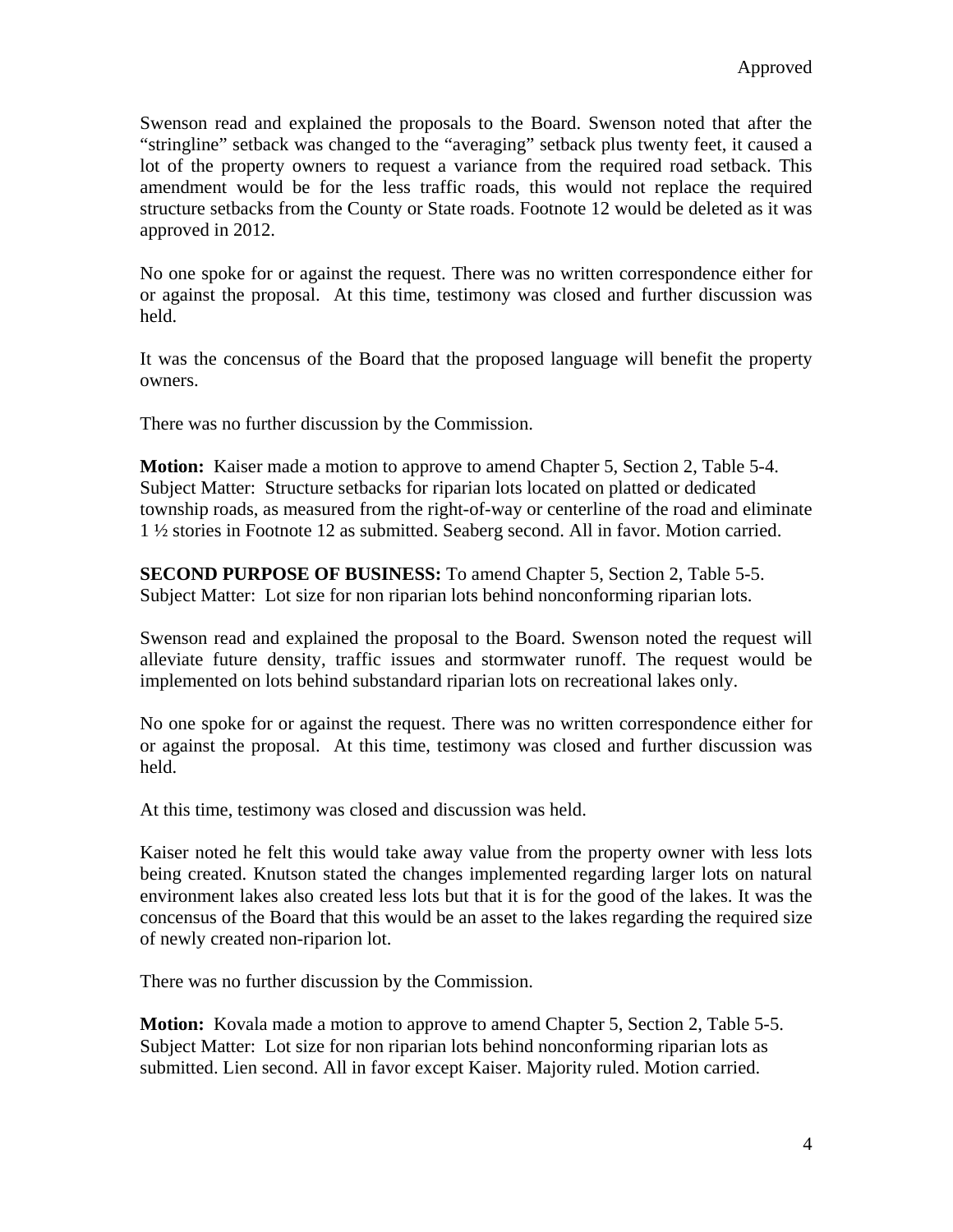**THIRD PURPOSE OF BUSINESS:** To amend Chapter 10 Section 2, Definitions Subject Matter: Amend the definition of Lot Width. Add definitions for Accessory Lot and Buildable Non Riparian Lot.

Swenson read and explained the proposal to the Board. Swenson noted the proposed changes will clarify how to measure the lot width for surveyors on odd shaped parcels. The other request is to add definitions for clarification regarding construction on non riparian parcels.

No one spoke for or against the request. There was no written correspondence either for or against the proposal. At this time, testimony was closed and further discussion was held.

It was the concensus of the Board that these are good recommendations/proposals. There was no further discussion by the Commission.

**Motion:** Lien made a motion to amend Chapter 10 Section 2, Definitions Subject Matter: Amend the definition of Lot Width and add definitions for Accessory Lot and Buildable Non Riparian Lot as submitted. Johnston second. All in favor. Motion carried.

**FOURTH PURPOSE OF BUSINESS:** To amend Chapter 3 Section 10, Subd. B, 1, Calculation of mitigation requirements units. Subject Matter: Replace 'stringline' with setback average plus twenty (20) feet to be consistent with previous amendments.

Swenson read and explained the proposal to the Board.

No one spoke for or against the request. There was no written correspondence either for or against the proposal. At this time, testimony was closed and further discussion was held.

It was the concensus of the Board that there is a need for clarifying and replace the wording to be consistent.

There was no further discussion by the Commission.

**Motion:** Thorkildson made a motion to approve the proposal to amend Chapter 3 Section 10, Subd. B, 1, Calculation of mitigation requirements units. Subject Matter: Replace 'stringline' with setback average plus twenty (20) feet to be consistent with previous amendments as submitted. Moritz second. All in favor. Motion carried.

## **Other Business: Informational Meeting.**

1. The next informational meeting is scheduled for Thursday, April 11th, 2013 at 8:00 am in the Third Floor Meeting Room of the Original Courthouse.